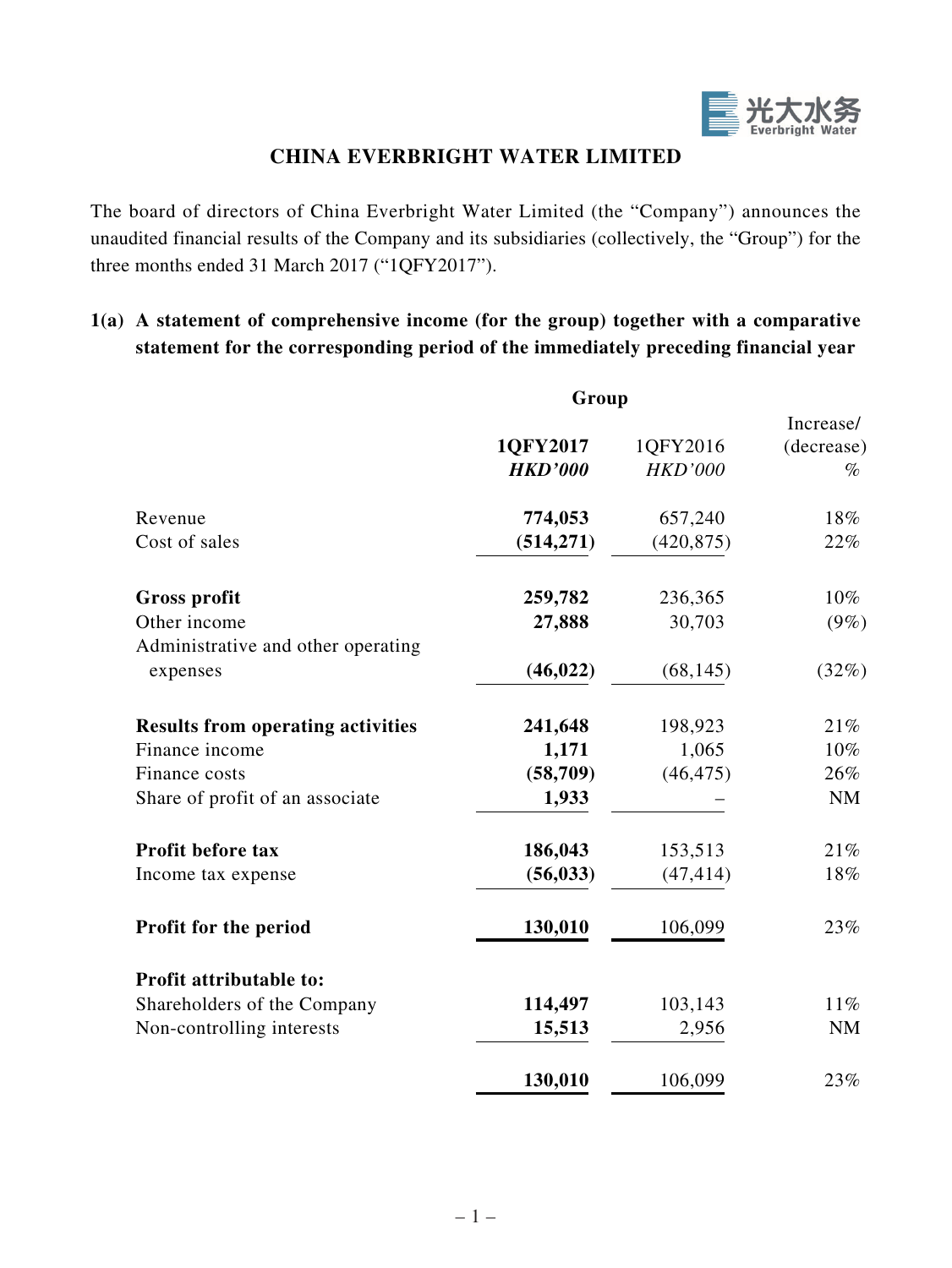|                                                                                                                                                | Group                      |                            |                                 |  |
|------------------------------------------------------------------------------------------------------------------------------------------------|----------------------------|----------------------------|---------------------------------|--|
|                                                                                                                                                | 1QFY2017<br><b>HKD'000</b> | 1QFY2016<br><b>HKD'000</b> | Increase/<br>(decrease)<br>$\%$ |  |
| <b>Profit for the period</b>                                                                                                                   | 130,010                    | 106,099                    | 23%                             |  |
| Other comprehensive income for the period<br>Item that may be reclassified<br>subsequently to profit or loss<br>- Foreign currency translation |                            |                            |                                 |  |
| differences                                                                                                                                    | 89,384                     | 1,078                      | <b>NM</b>                       |  |
| <b>Total comprehensive income</b>                                                                                                              | 219,394                    | 107,177                    | 105%                            |  |
| for the period                                                                                                                                 |                            |                            |                                 |  |
| <b>Total comprehensive income</b><br>attributable to:                                                                                          |                            |                            |                                 |  |
| Shareholders of the Company                                                                                                                    | 200,356                    | 104,234                    | 92%                             |  |
| Non-controlling interests                                                                                                                      | 19,038                     | 2,943                      | <b>NM</b>                       |  |
|                                                                                                                                                | 219,394                    | 107,177                    | 105%                            |  |

Results from operating activities are derived after charging the following items:

|                                     | Group                      |                            |                                 |  |
|-------------------------------------|----------------------------|----------------------------|---------------------------------|--|
|                                     | 1QFY2017<br><b>HKD'000</b> | 1QFY2016<br><b>HKD'000</b> | Increase/<br>(decrease)<br>$\%$ |  |
| Depreciation of property, plant and |                            |                            |                                 |  |
| equipment                           | 4,736                      | 3,788                      | 25%                             |  |
| Amortisation of intangible assets   | 19,945                     | 20,128                     | $(1\%)$                         |  |
| Interest expenses on:               |                            |                            |                                 |  |
| - Related party bank borrowing      | 395                        | 705                        | (44%)                           |  |
| - Other bank borrowings             | 55,800                     | 43,088                     | 30%                             |  |
| - Amounts due to group companies    | 2,514                      | 2,682                      | $(6\%)$                         |  |

#### *NM: Not meaningful*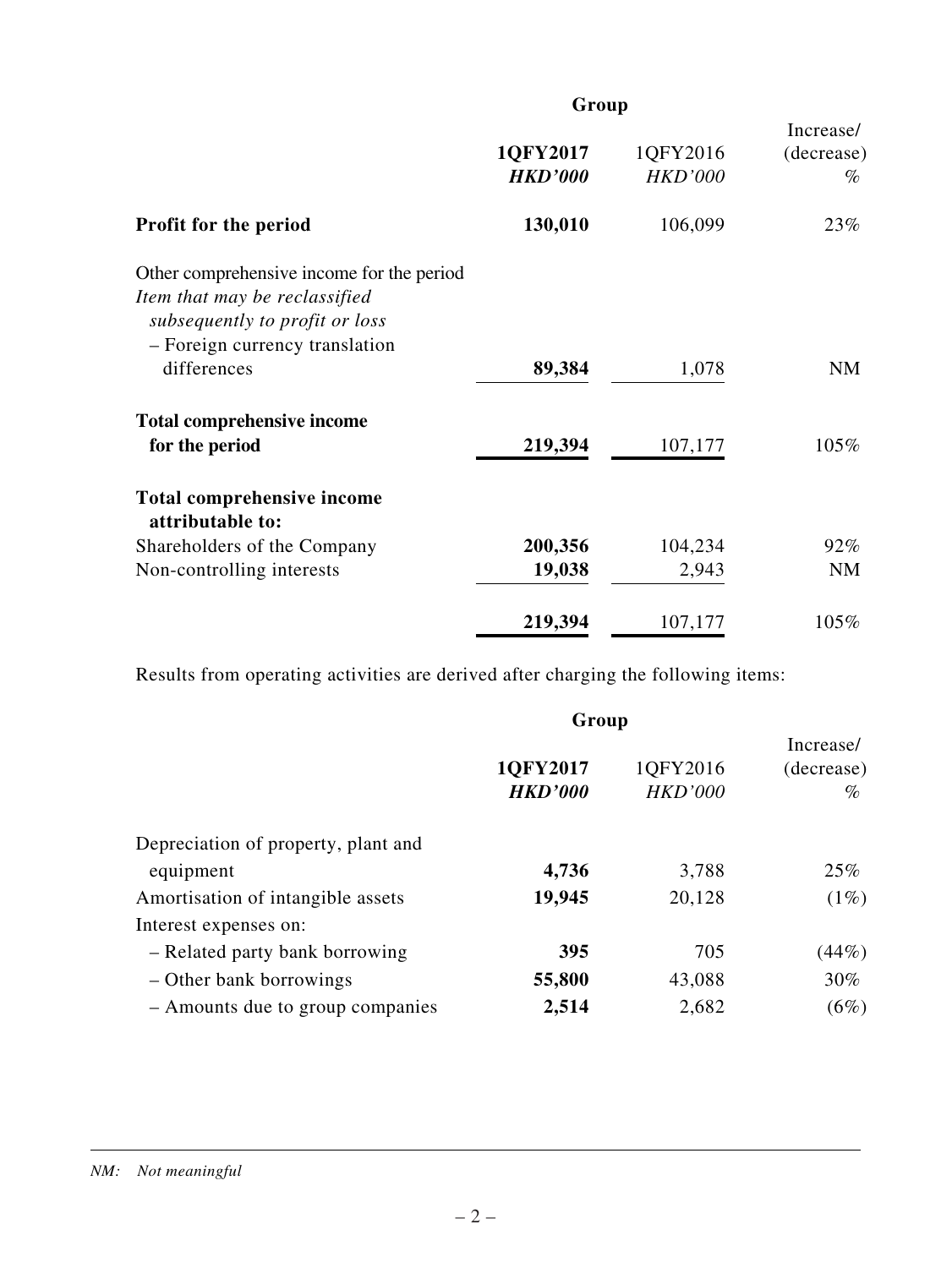# **1(b)(i) Statement of financial position (for the issuer and group), together with a comparative statement as at the end of the immediately preceding financial year**

|                               | Group          |                |                | Company              |  |
|-------------------------------|----------------|----------------|----------------|----------------------|--|
|                               | 31 March       | 31 December    |                | 31 March 31 December |  |
|                               | 2017           | 2016           | 2017           | 2016                 |  |
|                               | <b>HKD'000</b> | <b>HKD'000</b> | <b>HKD'000</b> | <b>HKD'000</b>       |  |
| <b>Non-current assets</b>     |                |                |                |                      |  |
| Property, plant and equipment | 148,737        | 147,971        | 30             | 31                   |  |
| Intangible assets             | 1,252,926      | 1,259,449      |                |                      |  |
| Goodwill                      | 1,197,271      | 1,185,478      |                |                      |  |
| Interests in subsidiaries     |                |                | 9,355,701      | 9,190,573            |  |
| Interest in an associate      | 3,260          | 1,327          |                |                      |  |
| Other receivables             | 9,870          | 9,863          |                |                      |  |
| Service concession financial  |                |                |                |                      |  |
| receivables                   | 8,713,474      | 8,179,732      |                |                      |  |
|                               | 11,325,538     | 10,783,820     | 9,355,731      | 9,190,604            |  |
| <b>Current assets</b>         |                |                |                |                      |  |
| Inventories                   | 30,388         | 14,323         |                |                      |  |
| Trade and other receivables   | 833,379        | 588,739        | 1,995,352      | 2,096,933            |  |
| Service concession financial  |                |                |                |                      |  |
| receivables                   | 820,125        | 791,609        |                |                      |  |
| Cash and cash equivalents     | 1,569,866      | 1,902,741      | 34,424         | 30,716               |  |
|                               | 3,253,758      | 3,297,412      | 2,029,776      | 2,127,649            |  |
| <b>Total assets</b>           | 14,579,296     | 14,081,232     | 11,385,507     | 11,318,253           |  |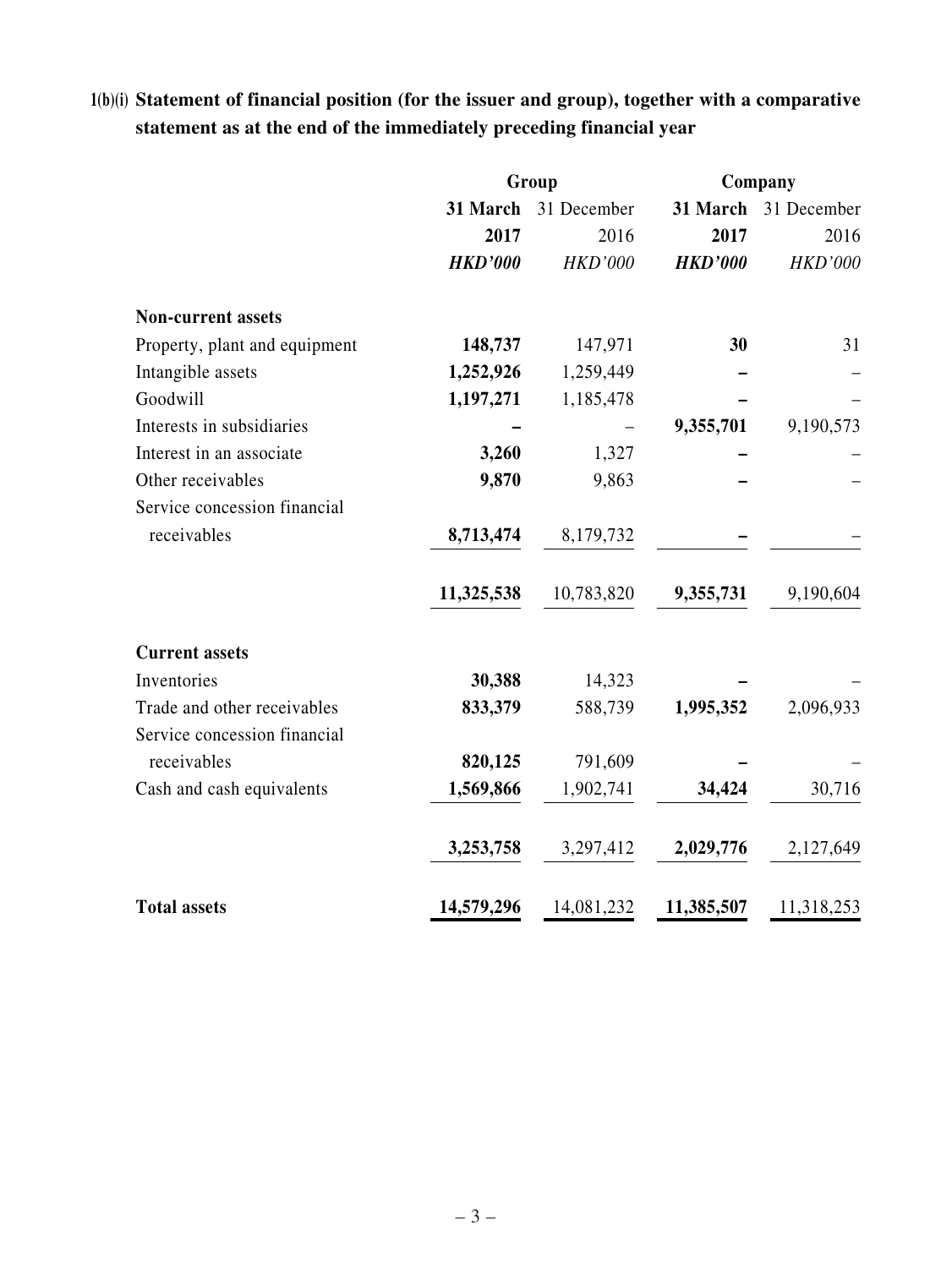|                                            |                | Group                | Company        |                |  |
|--------------------------------------------|----------------|----------------------|----------------|----------------|--|
|                                            |                | 31 March 31 December | 31 March       | 31 December    |  |
|                                            | 2017           | 2016                 | 2017           | 2016           |  |
|                                            | <b>HKD'000</b> | <b>HKD'000</b>       | <b>HKD'000</b> | <b>HKD'000</b> |  |
| <b>Equity</b>                              |                |                      |                |                |  |
| Share capital                              | 2,609,908      | 2,609,908            | 2,609,908      | 2,609,908      |  |
| Reserves                                   | 4,388,635      | 4,188,279            | 6,796,051      | 6,727,106      |  |
| <b>Equity attributable to shareholders</b> |                |                      |                |                |  |
| of the Company                             | 6,998,543      | 6,798,187            | 9,405,959      | 9,337,014      |  |
| <b>Non-controlling interests</b>           | 490,973        | 393,515              |                |                |  |
| <b>Total equity</b>                        | 7,489,516      | 7,191,702            | 9,405,959      | 9,337,014      |  |
| <b>Non-current liabilities</b>             |                |                      |                |                |  |
| <b>Borrowings</b>                          | 3,374,741      | 3,366,091            | 1,144,117      | 1,203,692      |  |
| Deferred tax liabilities                   | 1,090,298      | 1,051,692            |                |                |  |
|                                            | 4,465,039      | 4,417,783            | 1,144,117      | 1,203,692      |  |
| <b>Current liabilities</b>                 |                |                      |                |                |  |
| <b>Borrowings</b>                          | 1,552,792      | 1,521,407            | 818,624        | 756,892        |  |
| Trade and other payables                   | 1,048,845      | 937,238              | 16,807         | 20,655         |  |
| Current tax liabilities                    | 23,104         | 13,102               |                |                |  |
|                                            | 2,624,741      | 2,471,747            | 835,431        | 777,547        |  |
| <b>Total liabilities</b>                   | 7,089,780      | 6,889,530            | 1,979,548      | 1,981,239      |  |
| <b>Total equity and liabilities</b>        | 14,579,296     | 14,081,232           | 11,385,507     | 11,318,253     |  |
| Net current assets                         | 629,017        | 825,665              | 1,194,345      | 1,350,102      |  |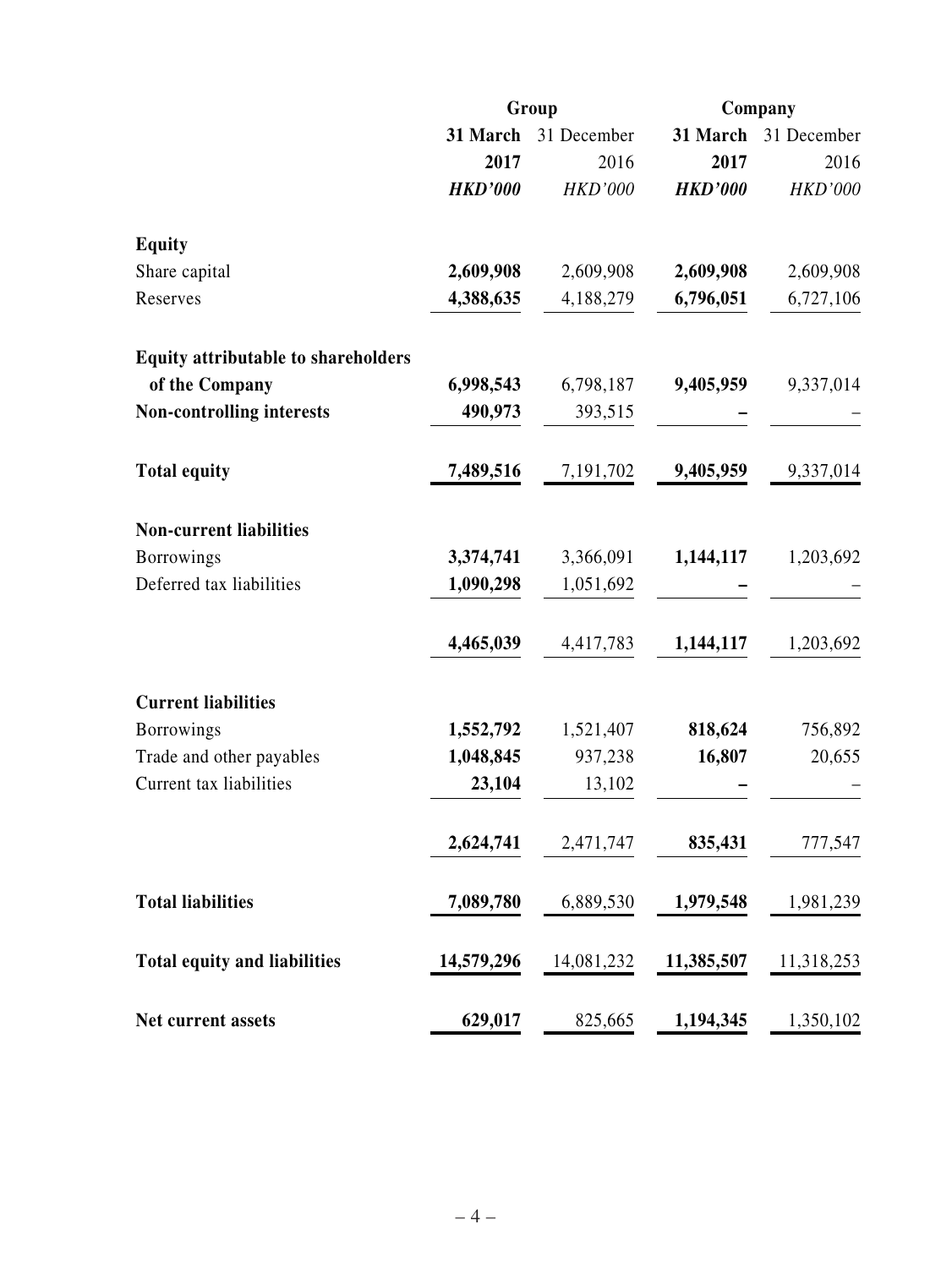#### **1(b)(ii) Aggregate amount of group's borrowings and debt securities**

*(i) Amount payable within one year or less, or on demand*

|                | <b>As at 31 March 2017</b> |                | As at 31 December 2016 |
|----------------|----------------------------|----------------|------------------------|
| <b>Secured</b> | <b>Unsecured</b>           | Secured        | Unsecured              |
| <b>HKD'000</b> | <i><b>HKD'000</b></i>      | <b>HKD'000</b> | <i>HKD'000</i>         |
| 181,645        | 1,371,147                  | 116,715        | 1,404,692              |

*(ii) Amount payable after one year*

|                | <b>As at 31 March 2017</b> | As at 31 December 2016 |                |
|----------------|----------------------------|------------------------|----------------|
| <b>Secured</b> | <b>Unsecured</b>           | Secured                | Unsecured      |
| <b>HKD'000</b> | <b>HKD'000</b>             | HKD'000                | <b>HKD'000</b> |
| 2,301,727      | 1,073,014                  | 2,281,066              | 1,085,025      |

### *Details of Collateral*

The secured borrowings of the Group as at 31 March 2017 and 31 December 2016 were secured by certain revenue, receivables and intangible assets in connection with the Group's service concession arrangements, bank balances and property, plant and equipment of the Group.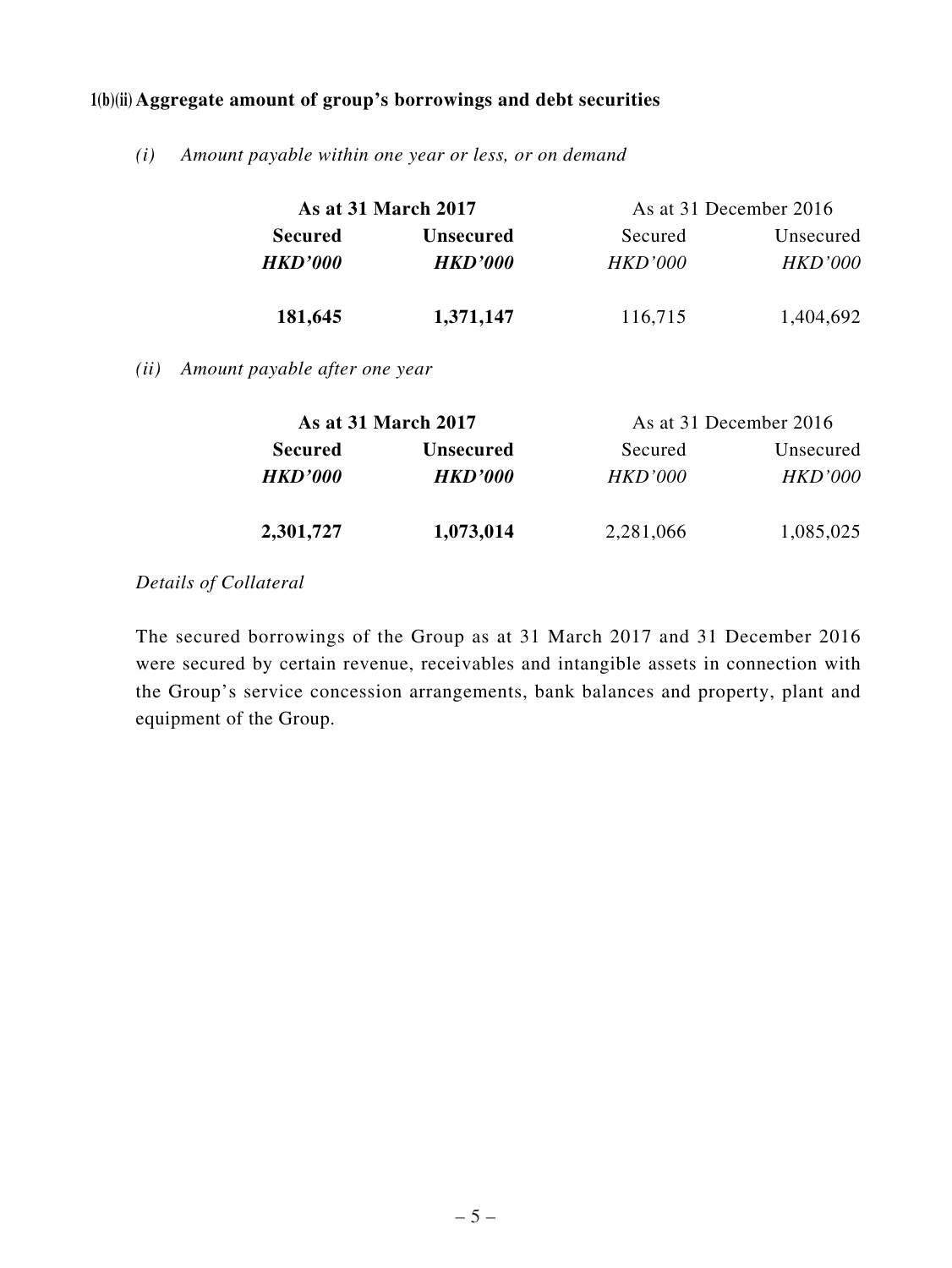# **1(c) Statement of cash flows (for the group), together with a comparative statement for the corresponding period of the immediately preceding financial year**

|                                                        | 1QFY2017       | 1QFY2016       |
|--------------------------------------------------------|----------------|----------------|
|                                                        | <b>HKD'000</b> | <b>HKD'000</b> |
| <b>Cash flows from operating activities</b>            |                |                |
| Profit before tax                                      | 186,043        | 153,513        |
| <b>Adjustments for:</b>                                |                |                |
| Depreciation of property, plant and equipment          | 4,736          | 3,788          |
| Amortisation of intangible assets                      | 19,945         | 20,128         |
| Loss on disposal of property, plant and equipment      | 11             |                |
| Share of profit of an associate                        | (1,933)        |                |
| Effect of foreign exchange rates changes               | 146            | 2,272          |
| Net finance costs                                      | 57,538         | 45,410         |
| Operating cash flows before working capital changes    | 266,486        | 225,111        |
| Changes in working capital:                            |                |                |
| Service concession financial receivables               | (472, 507)     | (110, 017)     |
| Inventories                                            | (15,959)       | 305            |
| Trade and other receivables                            | (239, 187)     | (188, 625)     |
| Trade and other payables                               | 98,940         | 103,770        |
| Cash (used in)/generated from operations               | (362, 227)     | 30,544         |
| Income tax paid                                        | (15,731)       | (41,261)       |
| Net cash used in operating activities                  | (377, 958)     | (10, 717)      |
| <b>Cash flows from investing activities</b>            |                |                |
| Purchase of property, plant and equipment              | (1,026)        | (2,082)        |
| Interest received                                      | 1,171          | 1,065          |
| Net cash generated from/(used in) investing activities | 145            | (1,017)        |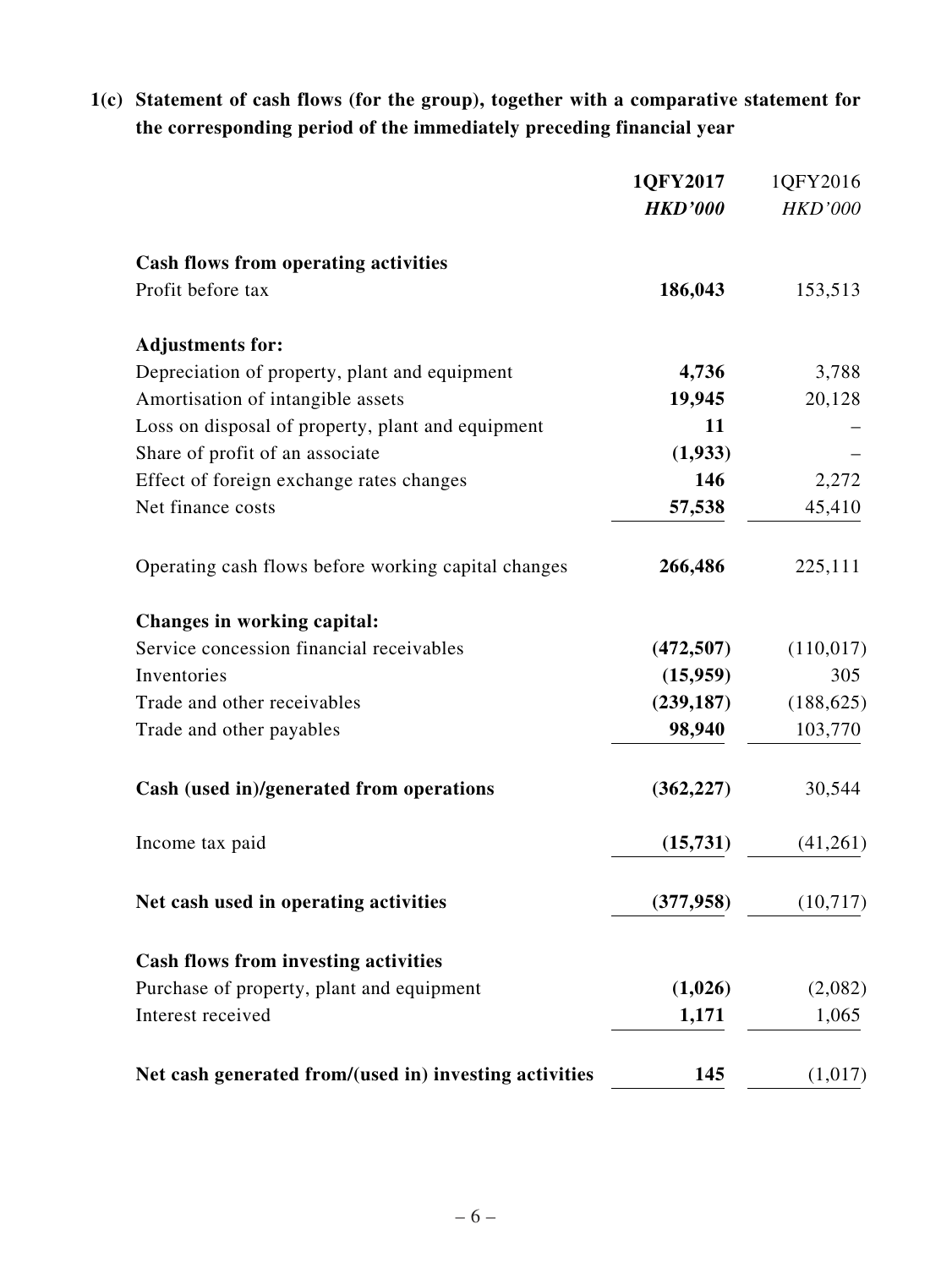|                                                             | 1QFY2017       | 1QFY2016       |
|-------------------------------------------------------------|----------------|----------------|
|                                                             | <b>HKD'000</b> | <b>HKD'000</b> |
| <b>Cash flows from financing activities</b>                 |                |                |
| Payment of shares buy-back                                  |                | (21, 139)      |
| Proceeds from bank borrowings                               | 80,062         | 1,039,038      |
| Repayment of bank borrowings                                | (70,069)       | (991, 720)     |
| Increase in restricted bank balances                        |                | (310, 160)     |
| Increase in amounts due to intermediate holding             |                |                |
| companies                                                   |                | 745            |
| Increase in amount due to a fellow subsidiary               | 1,762          | 1,884          |
| Interest paid                                               | (58, 709)      | (46, 475)      |
| Capital contribution from a non-controlling                 |                |                |
| shareholder                                                 | 78,420         |                |
| Net cash generated from/(used in) financing activities      | 31,466         | (327, 827)     |
| Net decrease in cash and cash equivalents                   | (346, 347)     | (339, 561)     |
| Cash and cash equivalents at the beginning<br>of the period | 1,359,401      | 1,288,550      |
| Effect of exchange rate changes on cash and                 |                |                |
| cash equivalents                                            | 13,069         | (162)          |
| Cash and cash equivalents at end of the period              | 1,026,123      | 948,827        |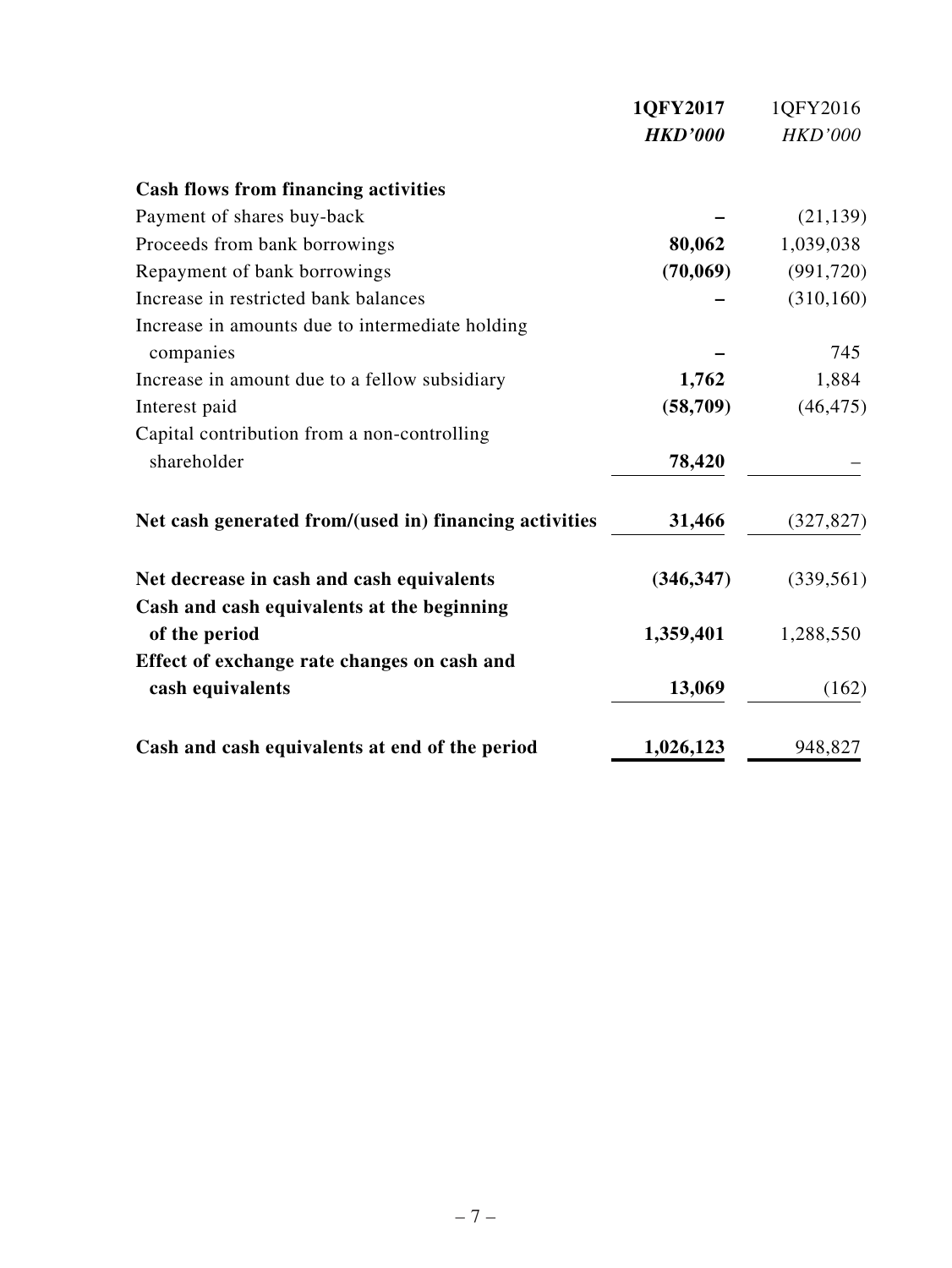# **1(d)(i) A statement (for the issuer and group) showing either (i) all changes in equity or (ii) changes in equity other than those arising from capitalisation issued and distributions to shareholders, together with a comparative statement for the corresponding period of the immediate preceding financial year**

|                                                                                                    | Attributable to shareholders of the Company |                                           |                                                                 |                                               |                                                     |                                            |                                               |                                  |                                                    |                                   |
|----------------------------------------------------------------------------------------------------|---------------------------------------------|-------------------------------------------|-----------------------------------------------------------------|-----------------------------------------------|-----------------------------------------------------|--------------------------------------------|-----------------------------------------------|----------------------------------|----------------------------------------------------|-----------------------------------|
|                                                                                                    | <b>Share</b><br>capital<br><b>HKD'000</b>   | <b>Share</b><br>premium<br><b>HKD'000</b> | Foreign<br>currency<br>translation<br>reserve<br><b>HKD'000</b> | <b>Statutory</b><br>reserve<br><b>HKD'000</b> | Contributed<br>surplus<br>reserve<br><b>HKD'000</b> | <b>Other</b><br>reserves<br><b>HKD'000</b> | <b>Retained</b><br>earnings<br><b>HKD'000</b> | <b>Total</b><br><b>HKD'000</b>   | Non-<br>controlling<br>interests<br><b>HKD'000</b> | Total<br>equity<br><b>HKD'000</b> |
| Group<br>At 1 January 2017<br>Profit for the period                                                | 2,609,908                                   | 1,240,300                                 | (579, 620)                                                      | 155,635                                       | 1,229,302                                           | (2,181)                                    | 2,144,843<br>114,497                          | 6,798,187<br>114,497             | 393,515<br>15,513                                  | 7,191,702<br>130,010              |
| Foreign currency translation<br>differences                                                        |                                             |                                           | 85,859                                                          |                                               |                                                     |                                            |                                               | 85,859                           | 3,525                                              | 89,384                            |
| Capital contribution from a<br>non-controlling shareholder                                         |                                             |                                           |                                                                 |                                               |                                                     |                                            |                                               |                                  | 78,420                                             | 78,420                            |
| At 31 March 2017                                                                                   | 2,609,908                                   | 1,240,300                                 | (493,761)                                                       | 155,635                                       | 1,229,302                                           | (2,181)                                    | 2,259,340                                     | 6,998,543                        | 490,973                                            | 7,489,516                         |
| At 1 January 2016<br>Profit for the period<br>Foreign currency translation                         | 2,608,014                                   | 1,210,050                                 | (1,887)                                                         | 121,317                                       | 1,243,508                                           | (2,181)                                    | 1,882,122<br>103,143                          | 7,060,943<br>103,143             | 236,077<br>2,956                                   | 7,297,020<br>106,099              |
| differences<br>Share buy-back                                                                      | (7, 793)                                    |                                           | 1,091                                                           |                                               | (13, 346)                                           |                                            |                                               | 1,091<br>(21, 139)               | (13)<br>-                                          | 1,078<br>(21, 139)                |
| At 31 March 2016                                                                                   | 2,600,221                                   | 1,210,050                                 | (796)                                                           | 121,317                                       | 1,230,162                                           | (2,181)                                    | 1,985,265                                     | 7,144,038                        | 239,020                                            | 7,383,058                         |
| Company<br>At 1 January 2017<br>Loss for the period<br>Foreign currency translation<br>differences | 2,609,908                                   | 30,250                                    | (1,084,703)<br>93,512                                           |                                               | 7,639,082                                           | 64,953                                     | 77,524<br>(24, 567)                           | 9,337,014<br>(24, 567)<br>93,512 |                                                    | 9,337,014<br>(24, 567)<br>93,512  |
| At 31 March 2017                                                                                   | 2,609,908                                   | 30,250                                    | (991, 191)                                                      |                                               | 7,639,082                                           | 64,953                                     | 52,957                                        | 9,405,959                        |                                                    | 9,405,959                         |
| At 1 January 2016<br>Loss for the period<br>Foreign currency translation                           | 2,608,014                                   |                                           | (424,795)                                                       |                                               | 7,653,288                                           | 64,953                                     | 113,540<br>(9,141)                            | 10,015,000<br>(9,141)            |                                                    | 10,015,000<br>(9,141)             |
| differences<br>Share buy-back                                                                      | $\qquad \qquad -$<br>(7, 793)               | $\overline{\phantom{0}}$                  | (1,230)                                                         | -                                             | (13, 346)                                           |                                            | $\qquad \qquad -$                             | (1,230)<br>(21, 139)             | $\overline{\phantom{0}}$<br>÷                      | (1,230)<br>(21, 139)              |
| At 31 March 2016                                                                                   | 2,600,221                                   |                                           | (426, 025)                                                      |                                               | 7,639,942                                           | 64,953                                     | 104,399                                       | 9,983,490                        |                                                    | 9,983,490                         |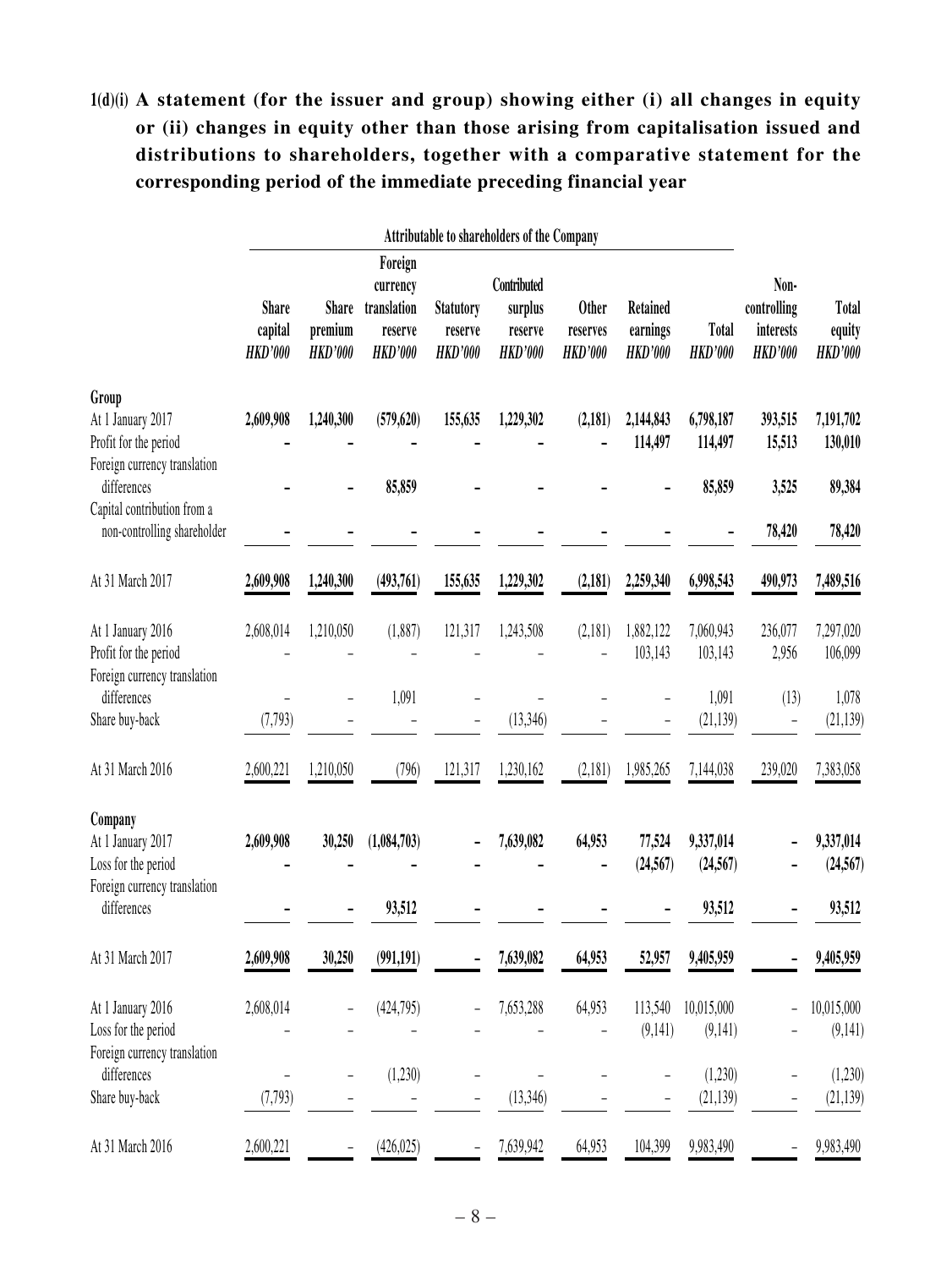**1(d)(ii) Details of any changes in the Company's share capital arising from rights issue, bonus issue, share buy-backs, exercise of share options or warrants, conversion of other issues of equity securities, issue of shares for cash or as consideration for acquisition or for any other purpose since the end of the immediately preceding financial year reported on. State also the number of shares that may be issued on conversion of all the outstanding convertibles as at the end of the current financial period reported on and as at the end of the corresponding period of the immediately preceding financial year**

There has been no change in the Company's share capital since 31 December 2016.

The Company does not have any outstanding convertibles, preference shares and treasury shares as at 31 March 2017 and 31 March 2016.

**1(d)(iii) The total number of issued shares excluding treasury shares as at the end of the current financial period and as at the end of the immediately preceding financial year**

|                                         |           | <b>31 March</b> 31 December |
|-----------------------------------------|-----------|-----------------------------|
|                                         | 2017      | 2016                        |
| Total number of issued shares excluding |           |                             |
| treasury shares $(7000)$                | 2,609,908 | 2,609,908                   |

**2. Whether the figures have been audited, or reviewed and in accordance with which auditing standard or practice.**

The figures have not been audited or reviewed by the Company's auditors.

**3. Where the figures have been audited, or reviewed, the auditors' report (including any qualifications or emphasis of a matter).**

Not applicable.

**4. Whether the same accounting policies and methods of computation as in the issuer's most recently audited annual financial statements have been applied.**

Except as disclosed in Note 5, the Group has applied the same accounting policies and methods of computation in the financial statements for the current financial period compared with those of the audited financial statements as at 31 December 2016.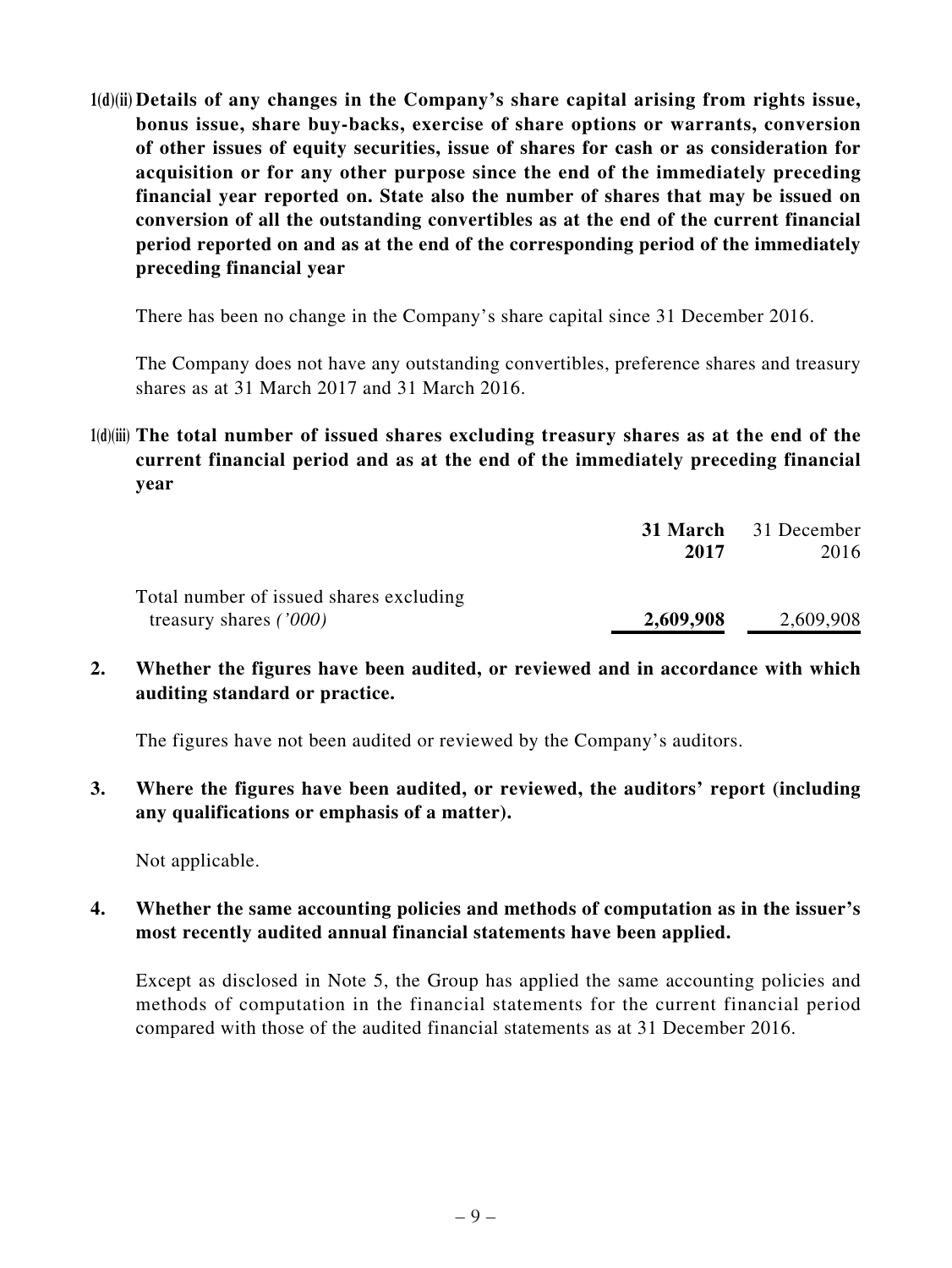### **5. If there are any changes in the accounting policies and methods of computation, including any required by an accounting standard, what has changed, as well as the reasons for, and the effect of, the change.**

The Group adopted the new and revised International Financial Reporting Standards ("IFRS") and Interpretations of IFRS ("INT IFRS") that are effective for annual periods beginning on or after 1 January 2017. The adoption of the above IFRS and INT IFRS did not have any significant impact on the financial statements of the Group.

**6. Earnings per share of the group for the current financial period reported on and the corresponding period of the immediately preceding financial year, after deducting any provision for preference dividends.**

| <b>Basic/diluted earnings per share</b>                         | 1QFY2017  | 1QFY2016  |
|-----------------------------------------------------------------|-----------|-----------|
| Profit attributable to shareholders of the Company<br>(HKD'000) | 114,497   | 103,143   |
| Weighted average number of ordinary shares<br>in issue $('000)$ | 2,609,908 | 2,601,548 |
| Basic/diluted earnings per share (HKD)                          | 0.044     | 0.040     |

**7. Net asset value (for the issuer and group) per ordinary share based on issued share capital of the issuer at the end of the (a) current financial period reported on; and (b) immediately preceding financial year.**

|                                      | Group      |                             | Company    |                      |
|--------------------------------------|------------|-----------------------------|------------|----------------------|
|                                      |            | <b>31 March</b> 31 December |            | 31 March 31 December |
|                                      | 2017       | 2016                        | 2017       | 2016                 |
|                                      | <b>HKD</b> | HKD                         | <b>HKD</b> | <b>HKD</b>           |
| Net asset value per ordinary share   |            |                             |            |                      |
| based on the issued share capital as |            |                             |            |                      |
| at the end of the respective period  | 2.68       | 2.60                        | 3.60       | 3.58                 |

Net asset value per ordinary share was calculated by the net asset value attributable to shareholders of the Company divided by the number of ordinary shares outstanding excluding treasury shares as at the end of the respective financial period.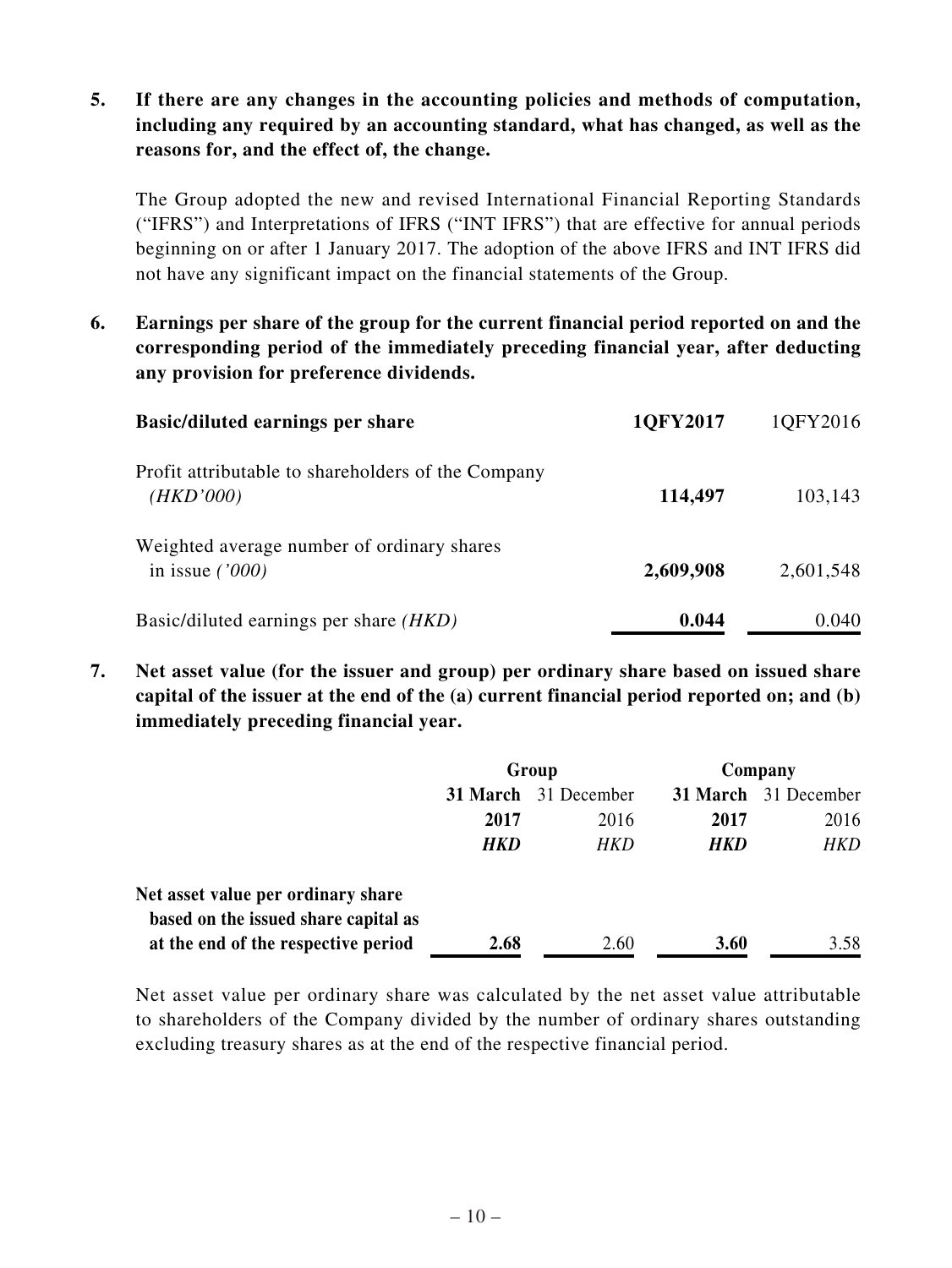**8. A review of the performance of the group, to the extent necessary for a reasonable understanding of the group's business. It must include a discussion of any significant factors that affected the turnover, costs, and earnings of the group for the current financial period reported on, including (where applicable) seasonal or cyclical factors; and any material factors that affected the cash flow, working capital, assets or liabilities of the group during the current financial period reported on.**

### **Overview**

In 1QFY2017, the revenue of the Group increased by 18% to HKD774.05 million compared with the revenue of HKD657.24 million in 1QFY2016. Gross profit of the Group increased from HKD236.37 million in 1QFY2016 to HKD259.78 million in 1QFY2017, representing an increase of 10%. The profit of the Group increased from HKD106.10 million in 1QFY2016 to HKD130.01 million in 1QFY2017, representing a rise of 23%. The profit attributable to shareholders of the Company in 1QFY2017 amounted to HKD114.50 million, which increased by 11% over 1QFY2016.

#### **Consolidated Statement of Comprehensive Income**

#### *Revenue*

Revenue increased by 18% from HKD657.24 million in 1QFY2016 to HKD774.05 million in 1QFY2017. The increase was mainly attributable to the increase of HKD109.09 million in construction revenue. The increase in construction revenue was mainly attributable to constructions of the sponge city construction project and the river-basin ecological restoration project in addition to the expansion and upgrading of several waste water treatment plants which were under construction during 1QFY2017.

#### *Cost of sales*

Cost of sales increased by 22% from HKD420.88 million in 1QFY2016 to HKD514.27 million in 1QFY2017. The increase was mainly due to the increase in construction cost arising from the increased construction services, which contributed a construction revenue of HKD451.73 million in 1QFY2017 as compared to that of HKD342.64 million in 1QFY2016.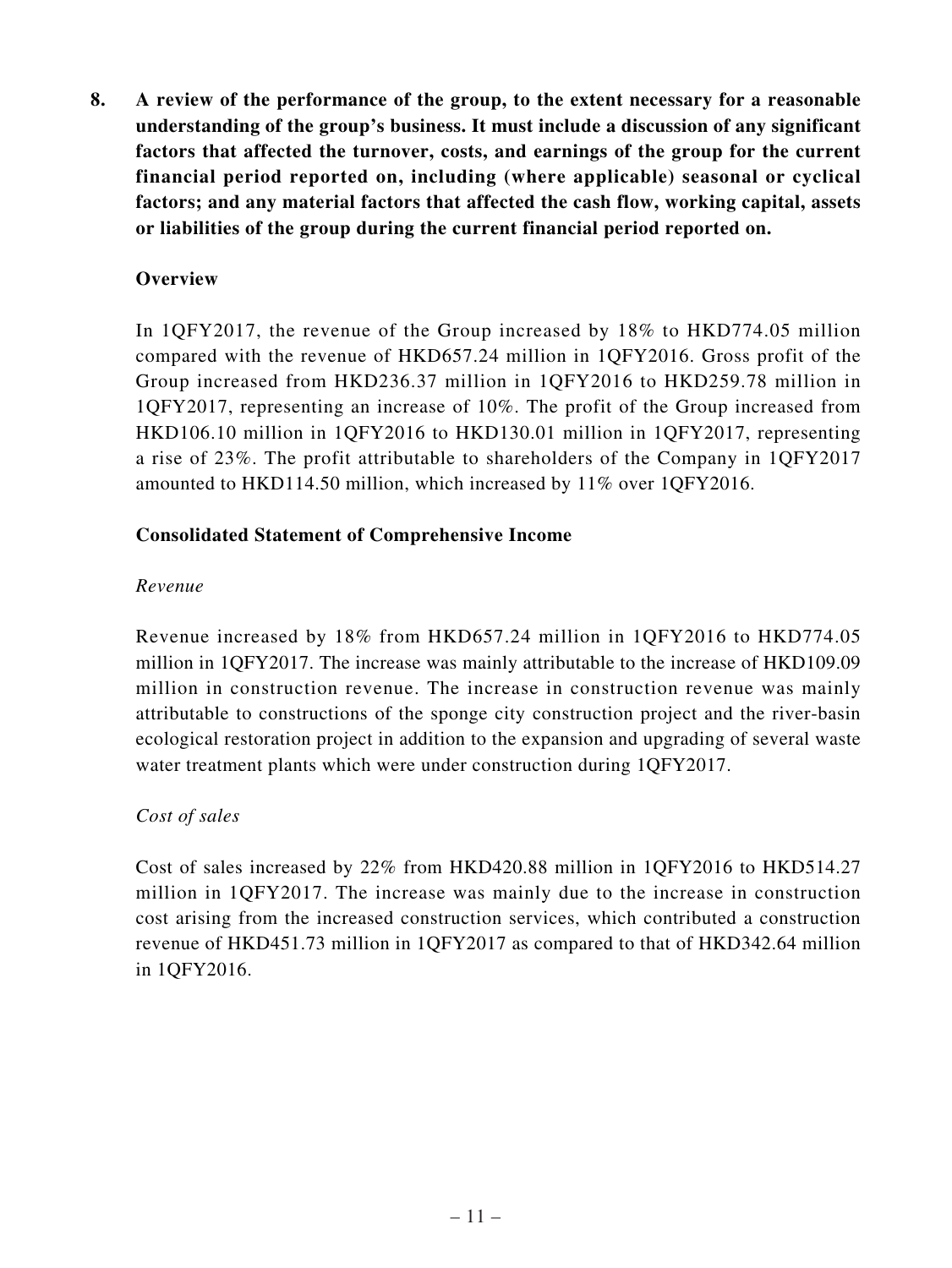### *Gross profit margin*

Overall gross profit margin in 1QFY2017 decreased to 34% (1QFY2016: 36%), which was mainly due to a larger portion of construction revenue recognised in the mix of the total revenue of 1QFY2017 as compared to 1QFY2016. Construction revenue comprised approximately 58% of total revenue in 1QFY2017 (1QFY2016: 52%). In general, construction services have lower gross profit margin as compared to operation services.

#### *Other income*

Other income decreased by 9% to HKD27.89 million in 1QFY2017 as compared with HKD30.70 million in 1QFY2016. Other income mainly consisted of value-added tax refund, government grant and other sundry income. The decrease in other income was mainly due to the drop in value-added tax refund.

#### *Administrative and other operating expenses*

Administrative and other operating expenses mainly consisted of staff costs, rental expenses, foreign exchange differences and legal and professional fees.

Administrative and other operating expenses decreased by 32% from HKD68.15 million in 1QFY2016 to HKD46.02 million in 1QFY2017. The decrease was mainly attributable to recognition of foreign exchange losses in 1QFY2016 arising from borrowings pegged to USD as RMB depreciated against USD during that period. These borrowings pegged to USD had been fully repaid by the end of July 2016. No further foreign exchange differences related to such borrowings were recognised since then.

#### *Finance costs*

Finance costs increased from HKD46.48 million in 1QFY2016 to HKD58.71 million in 1QFY2017. The increase was mainly due to: (i) the increase of the average balance of borrowings in 1QFY2017 as compared to 1QFY2016; and (ii) the increase in the proportion of long-term borrowings from 45% in 1QFY2016 to 68% in 1QFY2017. The long-term borrowings generally bear higher interest rate compared with the short-term ones.

#### *Income tax expense*

Income tax expense in 1QFY2017 increased by 18% from HKD47.41 million in 1QFY2016 to HKD56.03 million in 1QFY2017. The increase in income tax expense was in line with the increase in profit before tax.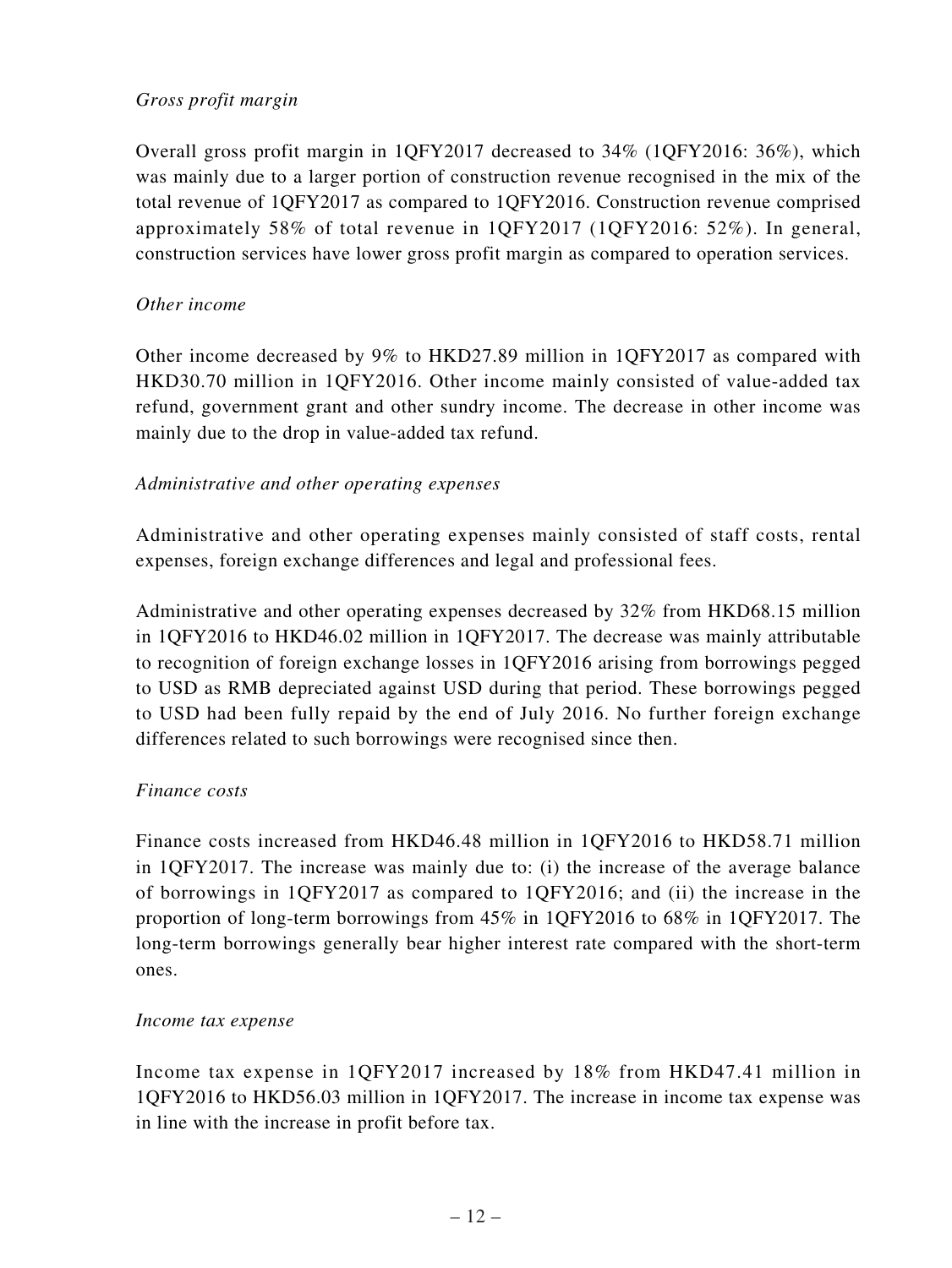### **Consolidated Statement of Financial Position**

### *Assets*

The total assets of the Group increased from HKD14.08 billion as at 31 December 2016 to HKD14.58 billion as at 31 March 2017, representing a growth of 4%. The increase in total assets was mainly attributable to the increase of service concession financial receivables and trade and other receivables.

Cash and cash equivalents decreased from HKD1.90 billion as at 31 December 2016 to HKD1.57 billion as at 31 March 2017.

Service concession financial receivables (including both current and non-current) increased from HKD8.97 billion as at 31 December 2016 to HKD9.53 billion as at 31 March 2017, representing an increase by HKD0.56 billion. The increase in service concession financial receivables was mainly attributable to the recognition of construction revenue for several water plants, the sponge city construction project and the river-basin ecological restoration project during 1QFY2017.

Trade and other receivables (including both current and non-current) of the Group increased from HKD598.60 million as at 31 December 2016 to HKD843.25 million as at 31 March 2017. Among them, trade receivables increased by HKD162.77 million to HKD592.37 million as at 31 March 2017, which was mainly due to the seasonal settlement pattern as customers normally settled greater portion of trade receivables towards financial year end. As a comparison, trade receivables decreased by 10% from HKD657.09 million as at 31 March 2016 to HKD592.37 million as at 31 March 2017. Other receivables (including both current and non-current) increased by HKD81.88 million during 1QFY2017, which was mainly due to the increase in prepayments for construction works and tender deposits.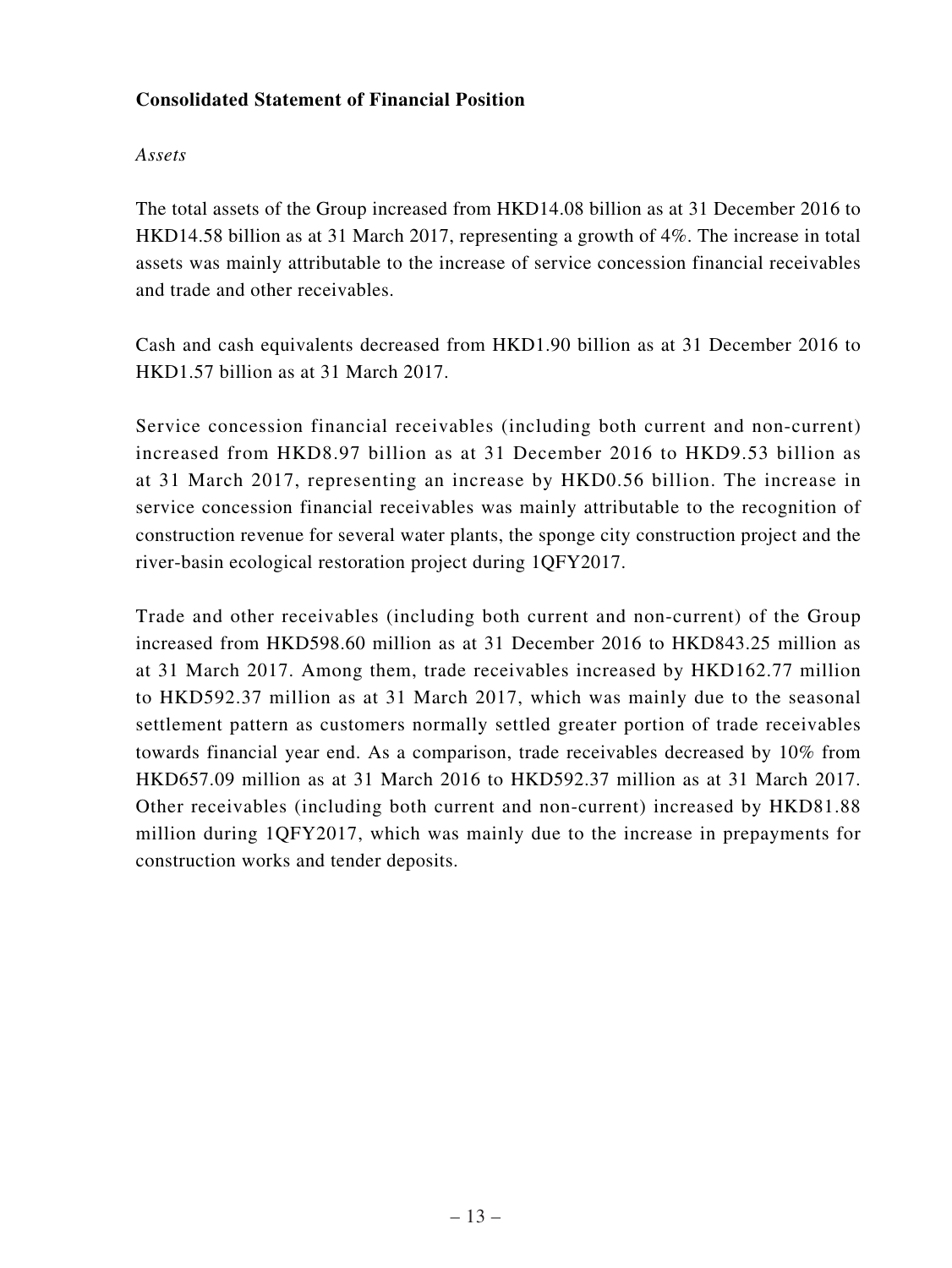## *Liabilities*

Total borrowings (including both current and non-current) increased by HKD40.04 million. The increase was mainly due to the proceeds from bank borrowings amounting to approximately HKD80.06 million, offset by repayment made for bank borrowings amounting to HKD70.07 million in 1QFY2017 with the effect of exchange differences of borrowings.

Increase of HKD111.61 million in trade and other payables was mainly due to the increase in construction payables.

The Group was in a net current asset position of HKD629.02 million as at 31 March 2017, a decrease of HKD196.65 million from HKD825.67 million as at 31 December 2016.

## *Equity*

The Group's total equity amounted to HKD7.49 billion as at 31 March 2017 (31 December 2016: HKD7.19 billion). The increase was mainly due to the following: (i) profit amounting to HKD130.01 million recognised in 1QFY2017; (ii) capital contribution of HKD78.42 million from a non-controlling shareholder of a PRC subsidiary during 1QFY2017; and (iii) foreign currency translation gains of HKD89.38 million arising from slight appreciation of RMB against HKD recognised in 1QFY2017 which have been included in other comprehensive income.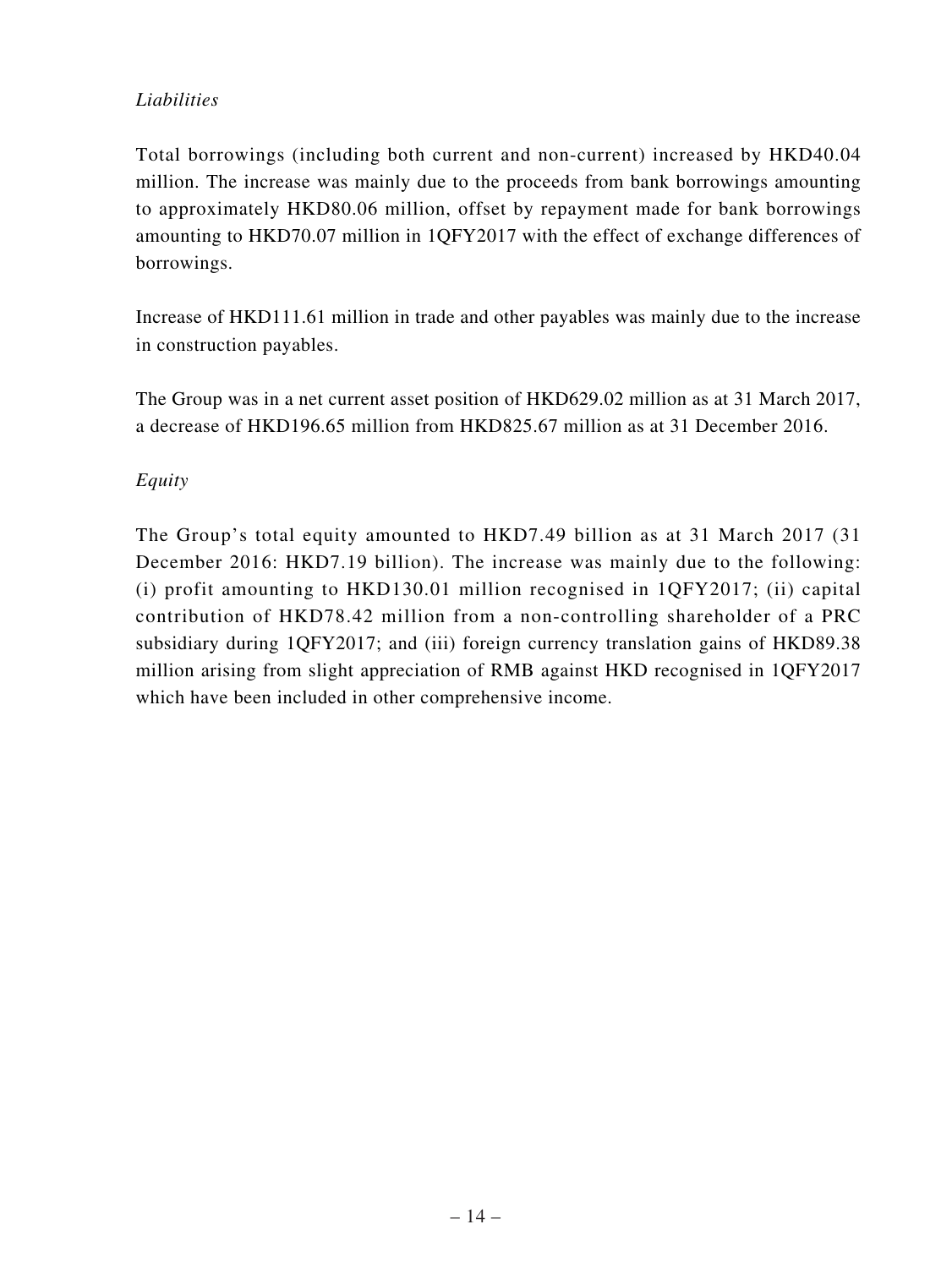### **Consolidated Statement of Cash Flows**

Cash and cash equivalents decreased from HKD1,359.40 million as at 31 December 2016 to HKD1,026.12 million as at 31 March 2017. Cash and cash equivalents included in the consolidated statement of cash flows is reconciled as follows:

|                                                         | 31 March       | 31 December    |
|---------------------------------------------------------|----------------|----------------|
|                                                         | 2017           | 2016           |
|                                                         | <b>HKD'000</b> | <b>HKD'000</b> |
| Cash and cash equivalents per consolidated statement of |                |                |
| financial position                                      | 1,569,866      | 1,902,741      |
| Less: Restricted bank balances                          | (543, 743)     | (543, 340)     |
| Cash and cash equivalents per consolidated statement of |                |                |
| cash flows                                              | 1,026,123      | 1,359,401      |

#### *Cash flows from operating activities*

The Group had cash inflow of HKD266.49 million before working capital changes during 1QFY2017 (1QFY2016: HKD225.11 million). Changes in working capital and payment of income tax resulted in cash outflow of HKD628.71 million and HKD15.73 million respectively. As a result, the Group recorded a net cash outflow of HKD377.96 million from operating activities. The changes in working capital arose mainly from:

- (1) increase in service concession financial receivables by HKD472.51 million;
- (2) increase in inventories by HKD15.96 million;
- (3) increase in trade and other receivables by HKD239.19 million; and
- (4) increase in trade and other payables by HKD98.94 million.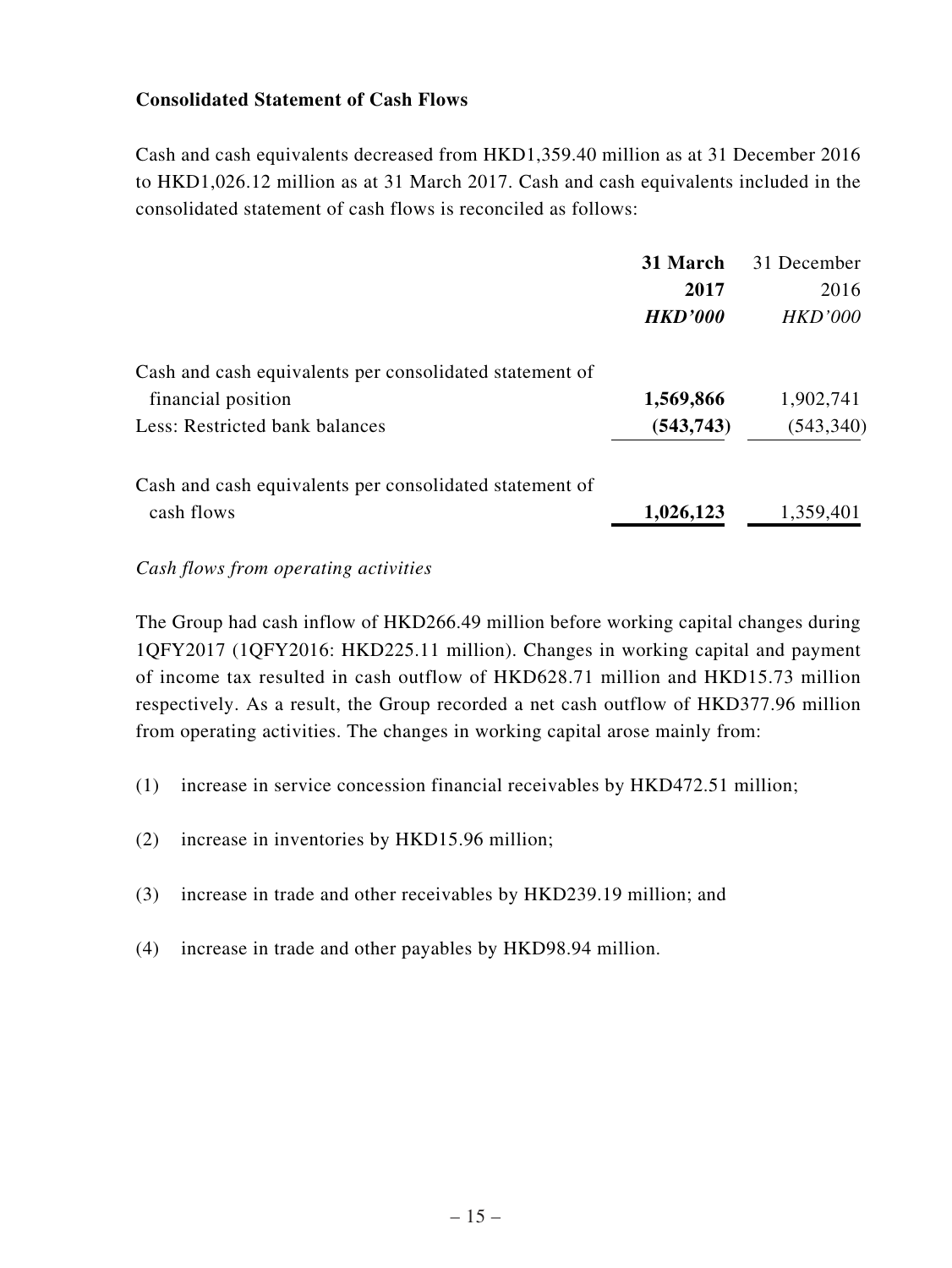### *Cash flows from investing activities*

In 1QFY2017, the Group recorded a net cash inflow of HKD0.15 million from investing activities. The cash inflow was mainly arising from interest of HKD1.17 million received during 1QFY2017. It was partially offset by payments for purchase of property, plant and equipment of HKD1.02 million.

### *Cash flows from financing activities*

The Group recorded a net cash inflow from financing activities of HKD31.47 million in 1QFY2017. The net cash inflow was caused by:

- (1) net proceeds from bank borrowings of HKD9.99 million;
- (2) net increase in amounts due to related parties of HKD1.76 million;
- (3) interest paid of HKD58.71 million; and
- (4) capital contribution from a non-controlling shareholder of HKD78.42 million.

#### **Subsequent events**

On 30 April 2017, the Company entered into a concession contract with the Public Utility Bureau of Zhangqiu District, Ji'nan City, Shandong Province, the PRC in relation to the Ji'nan Zhangqiu Urban-Rural Integration Water Supply Concession Project (the "Project"). Pursuant to the concession contract, the Project includes implementation of a management contract ("MC") sub-project, a Built-Operate-Transfer ("BOT") sub-project and a Transfer-Operate-Transfer ("TOT") sub-project.

The total investment amount of the Project is expected to be approximately RMB3,055,800,000 (equivalent to approximately HKD3,453,054,000). The concession period of the Project shall be 30 years, including the construction period.

Pursuant to the concession contract, the Company and an investor representative of the People's Government of Zhangqiu District (the "Government Representative") will establish a project company (the "Project Company"), with a registered capital of RMB1,018,600,000 (equivalent to approximately HKD1,151,018,000). The Company will hold an 80 per cent. equity stake in the Project Company, with the remaining 20 per cent. equity stake to be held by the Government Representative.

### **9. Where a forecast, or a prospect statement, has been previously disclosed to shareholders, any variance between it and the actual results.**

None.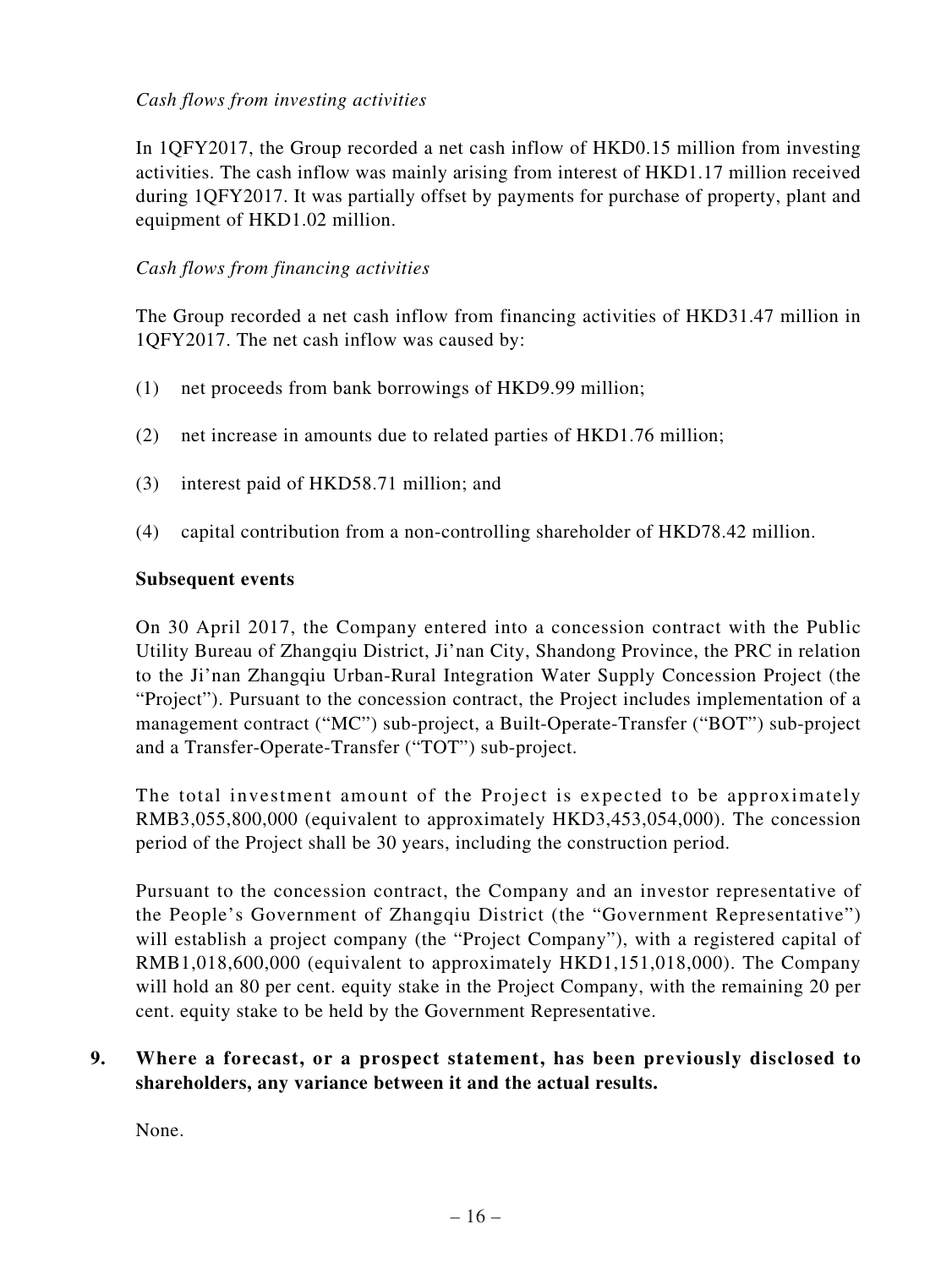## **10. A commentary at the date of the announcement of the competitive conditions of the industry in which the group operates and any known factors or events that may affect the group in the next reporting year and the next 12 months.**

In 1QFY2017, the "prudent, active and practical" development approach continued to serve as a guidance for the Group to proactively drive forward the organic growth. During this quarter, the Group achieved breakthroughs in the business area of the urban-rural integration water supply, and obtained new projects in the areas of waste water treatment and integrated environmental water services, which involved a total investment over RMB4 billion. All in all, 2017 is off to a promising start.

Following the introduction of a series of policies and measures for environmental protection in 2016, the central and the local governments in China continued to put forward more targeted environmental water services policies in 1QFY2017. "The 13th Five-Year Plan on National Urban Waste Water Treatment and Recycling Facilities Construction" suggests that the efforts in the construction of urban waste water treatment facilities shall be further stepped up, and the national waste water treatment rate shall be improved. It targeted to improve the overall quality of the constructions instead of only to increase the quantity during the period of the 13th Five-Year Plan, which sets a new direction for the development of the waste water treatment industry; "The 2017 Working Priorities of Rural Development Department at the Ministry of Housing and Urban-Rural Development of the PRC" puts rural waste water treatment on the agenda and broadens the market of the environmental water services industry. In addition, in order to ensure the effective implementation of the relevant policies, the government also introduced more potent and stringent regulatory assessment measures such as "The Implementation Plan for Assessing the Implementation of the Strictest Water Resources Management System under the 13th Five-Year Plan" during the period. These policies and measures will be beneficial to well-established enterprises, and enable them to stand out among the others and seek long-term development.

As an enterprise that focuses on investment and operation of integrated environmental water services, the Group will remain focused on development driven by technology innovation to continuously establish its brand in the environmental water services technology field. For market expansion, the Group will continue to penetrate into the market where its existing projects are located, and explore more business opportunities; meanwhile, the Group will also proactively explore new business areas in accordance with environmental water services policies at all levels to improve its future profitability. For operation management, the Group will further deepen the regional management model, enhance the establishment of management systems, and strengthen internal and cultural integration to improve the overall synergy and operational efficiency, and lay a solid foundation for its steady and rapid development in the future.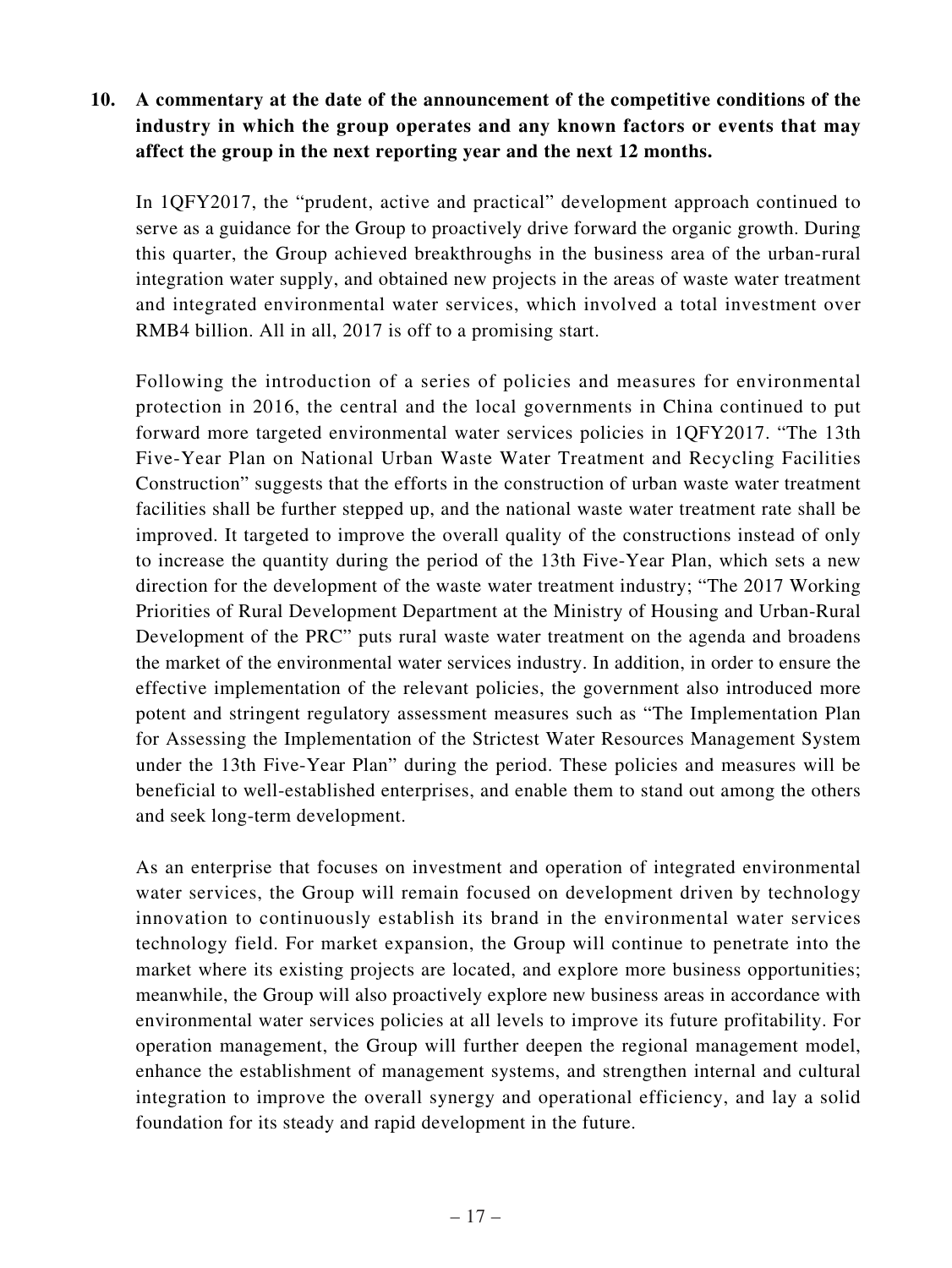### **11. Dividend**

*(a) Current financial period reported on*

Nil

- *(b) Corresponding period of the immediately preceding financial year* Not applicable
- *(c) Date payable*

Not applicable

*(d) Books closure date*

Not applicable

**12. If no dividend has been declared/recommended, a statement to that effect.**

Not applicable.

**13. If the group has obtained a general mandate from shareholders for IPTs, the aggregate value of such transactions as required under Rule 920(1)(a)(ii). If no IPT mandate has been obtained, a statement to that effect.**

During this financial period, the Group does not have any general mandate from shareholders for interested person transaction.

#### **14. Status on the use of net proceeds raised from share placement and issue of MTN.**

Not applicable.

# **15. Confirmation that the issuer has undertakings from all its directors and executive officers under Rule 720(1).**

Pursuant to Rule 720(1) of the SGX Listing Manual, the Company has procured undertakings from all its directors and executive officers.